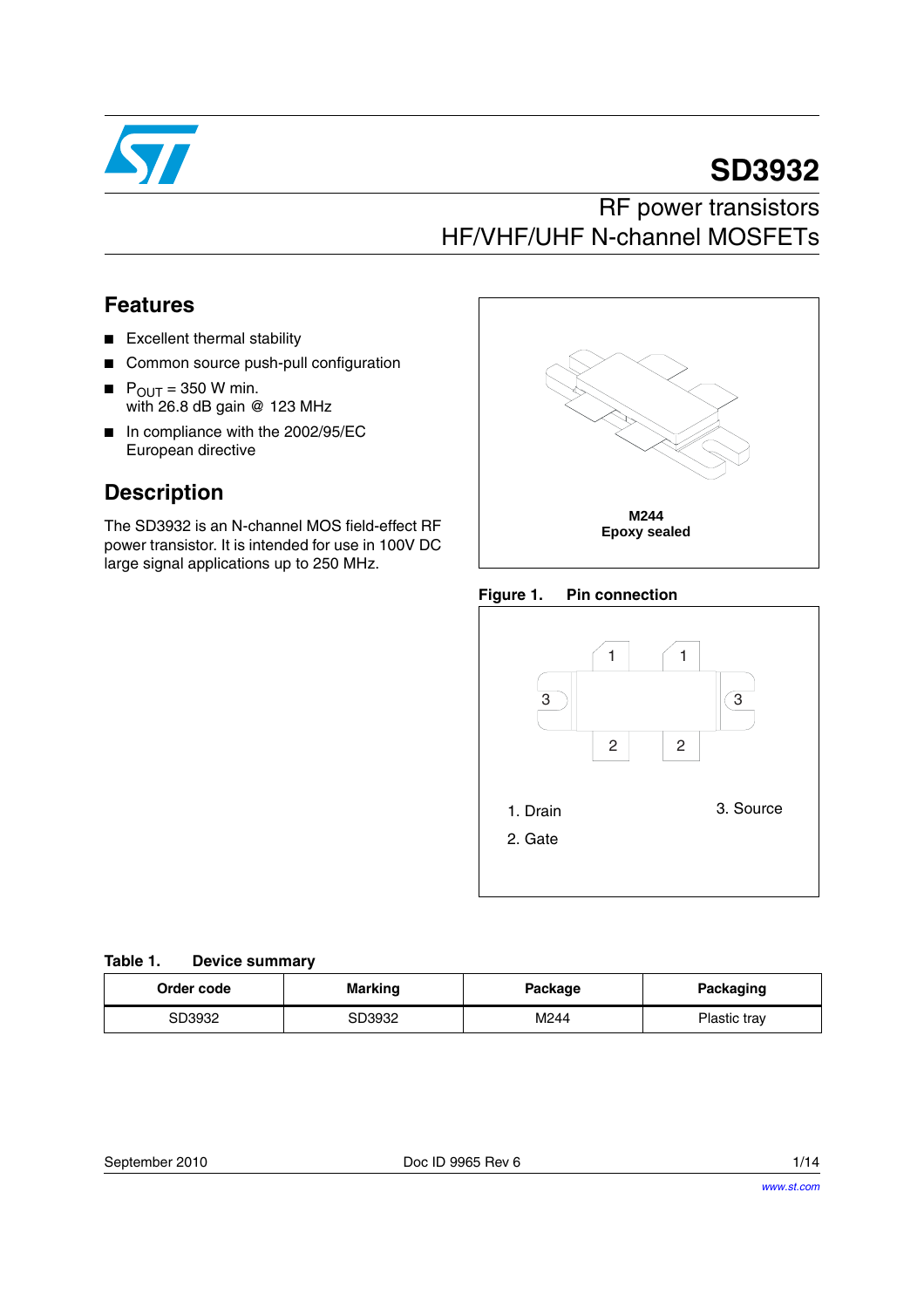## **Contents**

| $\blacksquare$ |                  |  |
|----------------|------------------|--|
|                | 1.1              |  |
|                | 1.2 <sub>1</sub> |  |
| $\mathbf{2}$   |                  |  |
|                | 2.1              |  |
|                | 2.2              |  |
| 3              |                  |  |
| $\overline{4}$ |                  |  |
| 5              |                  |  |
| 6              |                  |  |
| $\overline{7}$ |                  |  |
| 8              |                  |  |

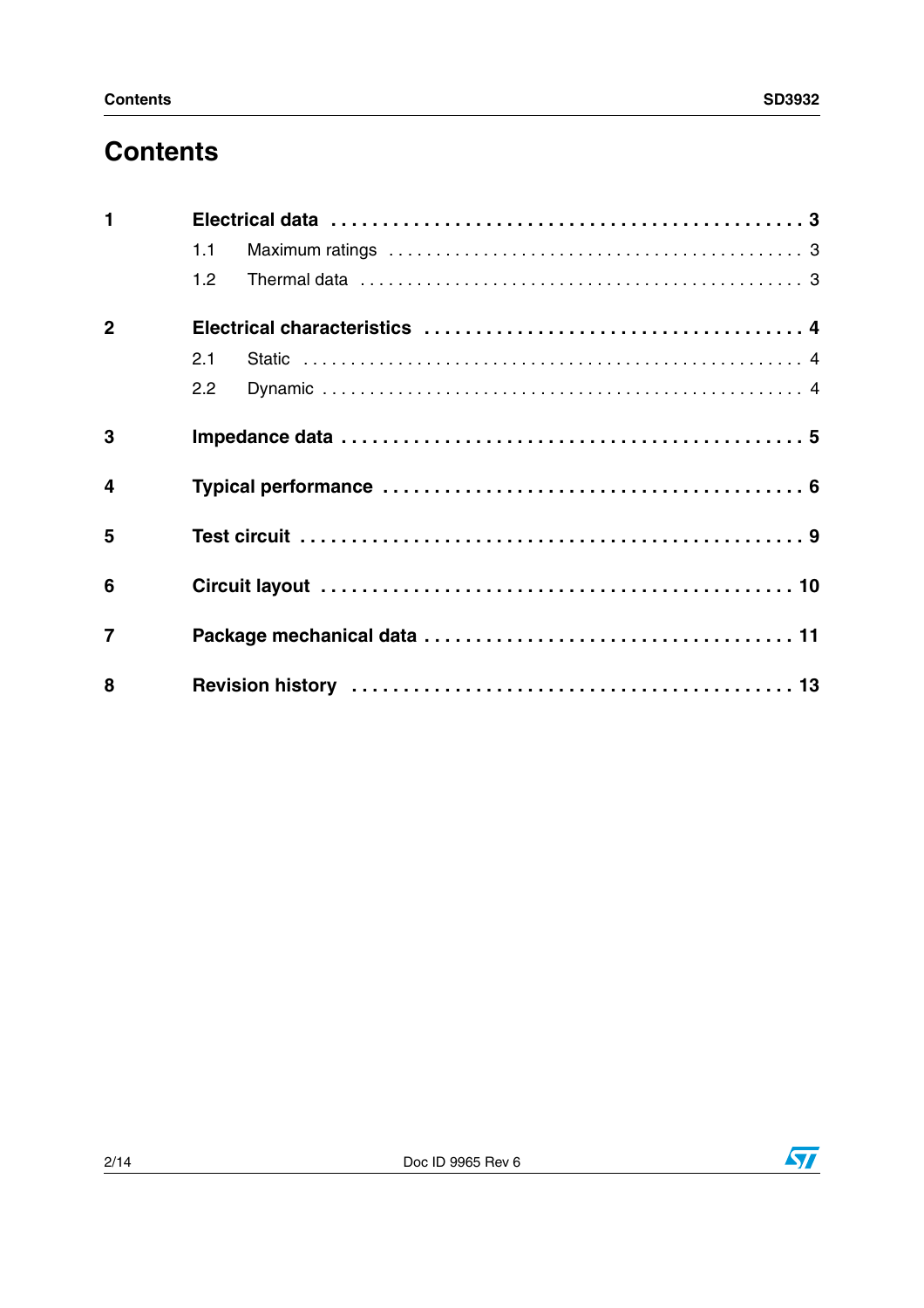## <span id="page-2-0"></span>**1 Electrical data**

### <span id="page-2-1"></span>**1.1 Maximum ratings**

| Symbol                      | <b>Parameter</b>                               | Value           | Unit |  |  |  |
|-----------------------------|------------------------------------------------|-----------------|------|--|--|--|
| $V_{(BR)DSS}^{(1)}$         | Drain source voltage                           | 250             | v    |  |  |  |
| V <sub>DGR</sub>            | Drain-gate voltage ( $R_{GS}$ = 1 M $\Omega$ ) | 250             | v    |  |  |  |
| $V_{GS}$                    | Gate-source voltage                            | ±20             | ν    |  |  |  |
| Iр                          | Drain current                                  | 20              | A    |  |  |  |
| P <sub>DISS</sub>           | Power dissipation                              | 500             | w    |  |  |  |
| $T_{\sf J}$                 | Max. operating junction temperature            | 200             | °C   |  |  |  |
| $\mathsf{T}_{\textsf{STG}}$ | Storage temperature                            | $-65$ to $+150$ | °C   |  |  |  |
| $1 - 0.02$                  |                                                |                 |      |  |  |  |

| Table 2. | Absolute maximum ratings ( $T_{\text{CASE}} = 25 \text{ }^{\circ}\text{C}$ ) |  |
|----------|------------------------------------------------------------------------------|--|
|----------|------------------------------------------------------------------------------|--|

1.  $T_J = 150 °C$ 

### <span id="page-2-2"></span>**1.2 Thermal data**

#### **Table 3. Thermal data**

| Svmbol              | <b>Parameter</b>                     | <b>Value</b> | Unit |
|---------------------|--------------------------------------|--------------|------|
| $H_{\mathsf{thJC}}$ | l Junction - case thermal resistance | 0.35         | °C/W |

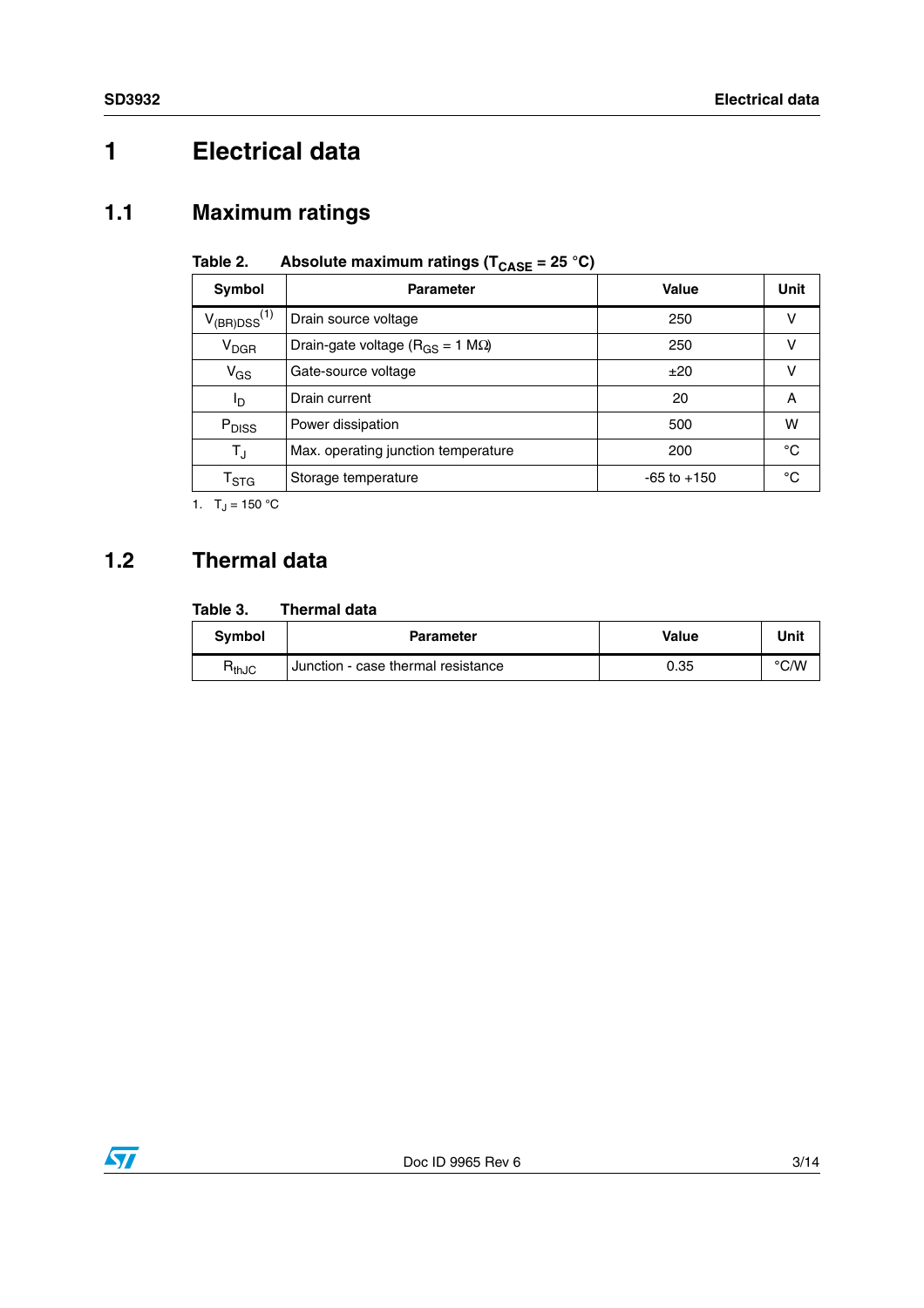## <span id="page-3-0"></span>**2 Electrical characteristics**

 $T_{\text{CASE}} = +25 \text{ °C}$ 

### <span id="page-3-1"></span>**2.1 Static**

<span id="page-3-3"></span>

| Table 4.                     |                 | Static (per side)      |             |      |      |             |        |
|------------------------------|-----------------|------------------------|-------------|------|------|-------------|--------|
| Symbol                       |                 | <b>Test conditions</b> | Min.        | Typ. | Max. | <b>Unit</b> |        |
| $V_{(BR)DSS}$ <sup>(1)</sup> | $V_{GS} = 0 V$  | $I_{DS}$ = 100 mA      |             | 250  |      |             | $\vee$ |
| <b>I</b> <sub>DSS</sub>      | $V_{GS} = 0 V$  | $V_{DS} = 100 V$       |             |      |      | 1           | mA     |
| $I_{GSS}$                    | $V_{GS} = 20 V$ | $V_{DS} = 0 V$         |             |      |      | 250         | nA     |
| $V_{GS(Q)}$                  | $V_{DS}$ = 10 V | $I_D = 250$ mA         |             | 1.5  | 2.5  | 4.0         | $\vee$ |
| $V_{DS(ON)}$                 | $V_{GS}$ = 10 V | $I_D = 5A$             |             |      | 2.5  | 3.5         | $\vee$ |
| $G_{FS}$                     | $V_{DS}$ = 10 V | $I_D = 2.5 A$          |             | 2.5  |      |             | S      |
| $C_{\text{ISS}}$             | $V_{GS} = 0 V$  | $V_{DS} = 100 V$       | $f = 1$ MHz |      | 500  |             | pF     |
| C <sub>OSS</sub>             | $V_{GS} = 0 V$  | $V_{DS}$ = 100 V       | $f = 1$ MHz |      | 134  |             | pF     |
| $C_{RSS}$                    | $V_{GS} = 0 V$  | $V_{DS}$ = 100 V       | $f = 1$ MHz |      | 6    |             | pF     |

1.  $T_J = 150 °C$ 

### <span id="page-3-2"></span>**2.2 Dynamic**

| <b>Symbol</b>    | <b>Test conditions</b>                                                                                  | Min. | Typ. | Max. | Unit        |
|------------------|---------------------------------------------------------------------------------------------------------|------|------|------|-------------|
| $P_{1dB}$        | $f = 123MHz$<br>$V_{DD} = 100 V$<br>$I_{\text{DO}} = 2 \times 250 \text{ mA}$                           | 350  | 425  |      | w           |
| $G_{PS}$         | $ V_{\text{DD}}$ = 100 V, I <sub>DO</sub> = 2 x 250mA, P <sub>OUT =</sub> 350W,f = 123MHz               |      | 26.8 |      | dB          |
| $h_D$            | $V_{DD}$ = 100 V, $I_{DO}$ = 2 x 250mA, $P_{OUT}$ = 350W, f = 123MHz                                    |      | 66   |      | $\%$        |
| Load<br>mismatch | $V_{DD}$ = 100 V, I <sub>DQ</sub> = 2 x 250mA, P <sub>OUT =</sub> 300W,f = 123MHz  <br>All phase angles | 3:1  |      |      | <b>VSWR</b> |

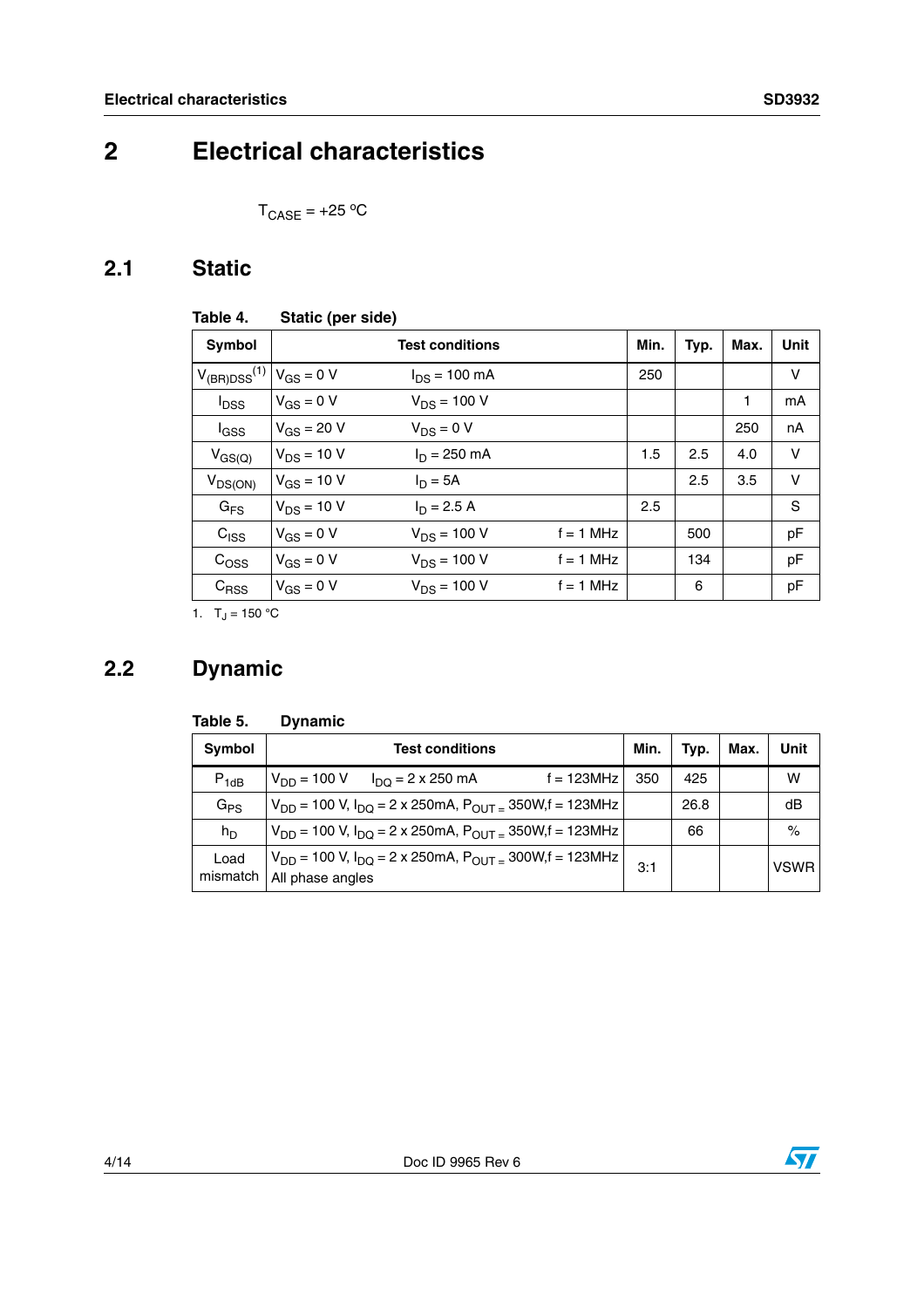## <span id="page-4-0"></span>**3 Impedance data**

#### **Figure 2. Impedance data**



#### **Table 6. Impedance data**

| Frea                 | $Z_{IN}(\Omega)$ | $Z_{DL}(\Omega)$ |
|----------------------|------------------|------------------|
| 123 MHz (800 W peak) | $1.4 - i 5.5$    | $6.4 + j$ 10.2   |
| 123 MHz (350 W CW)   | $0.7 - i 3.9$    | $3.2 + i 15$     |

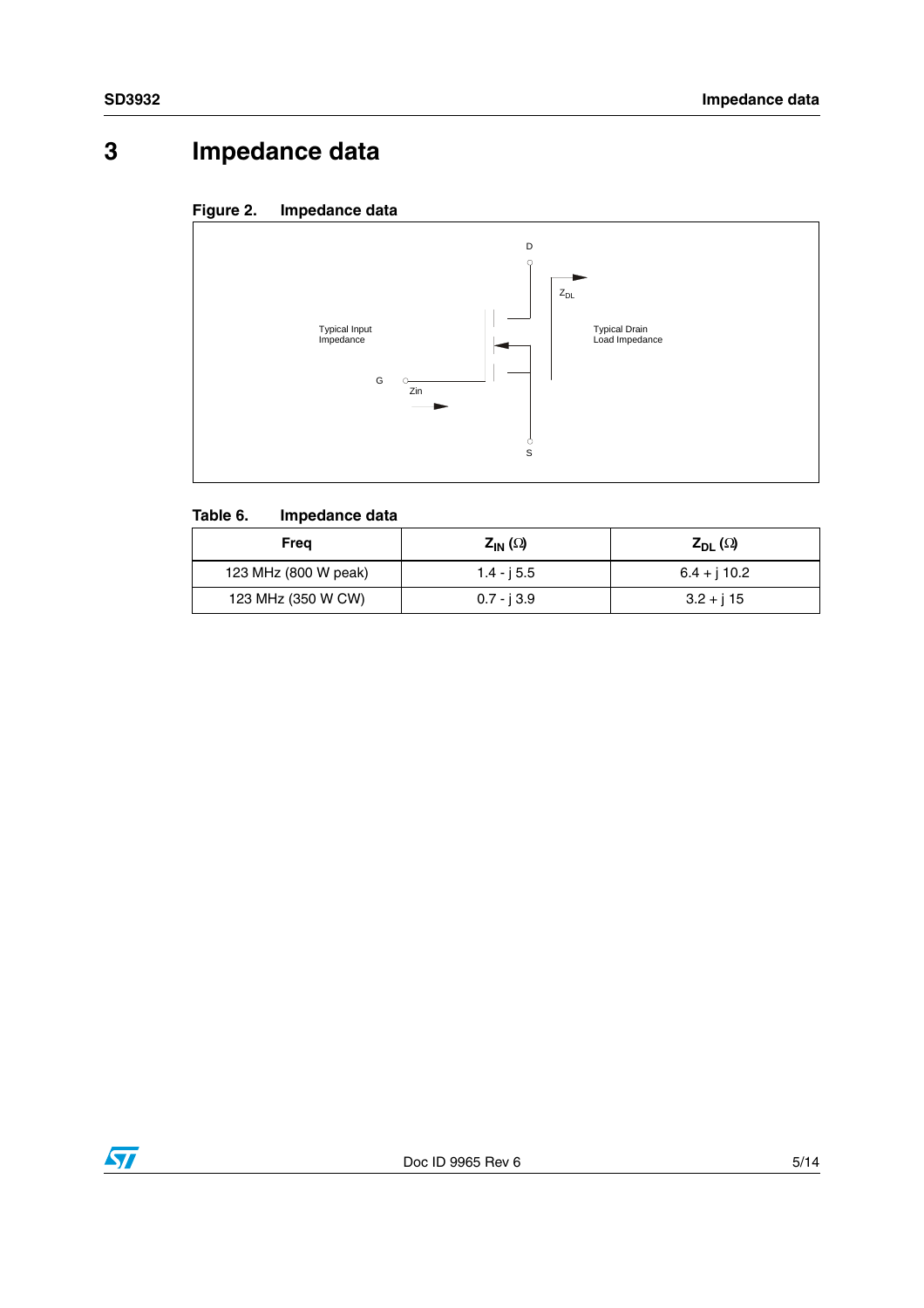## <span id="page-5-0"></span>**4 Typical performance**









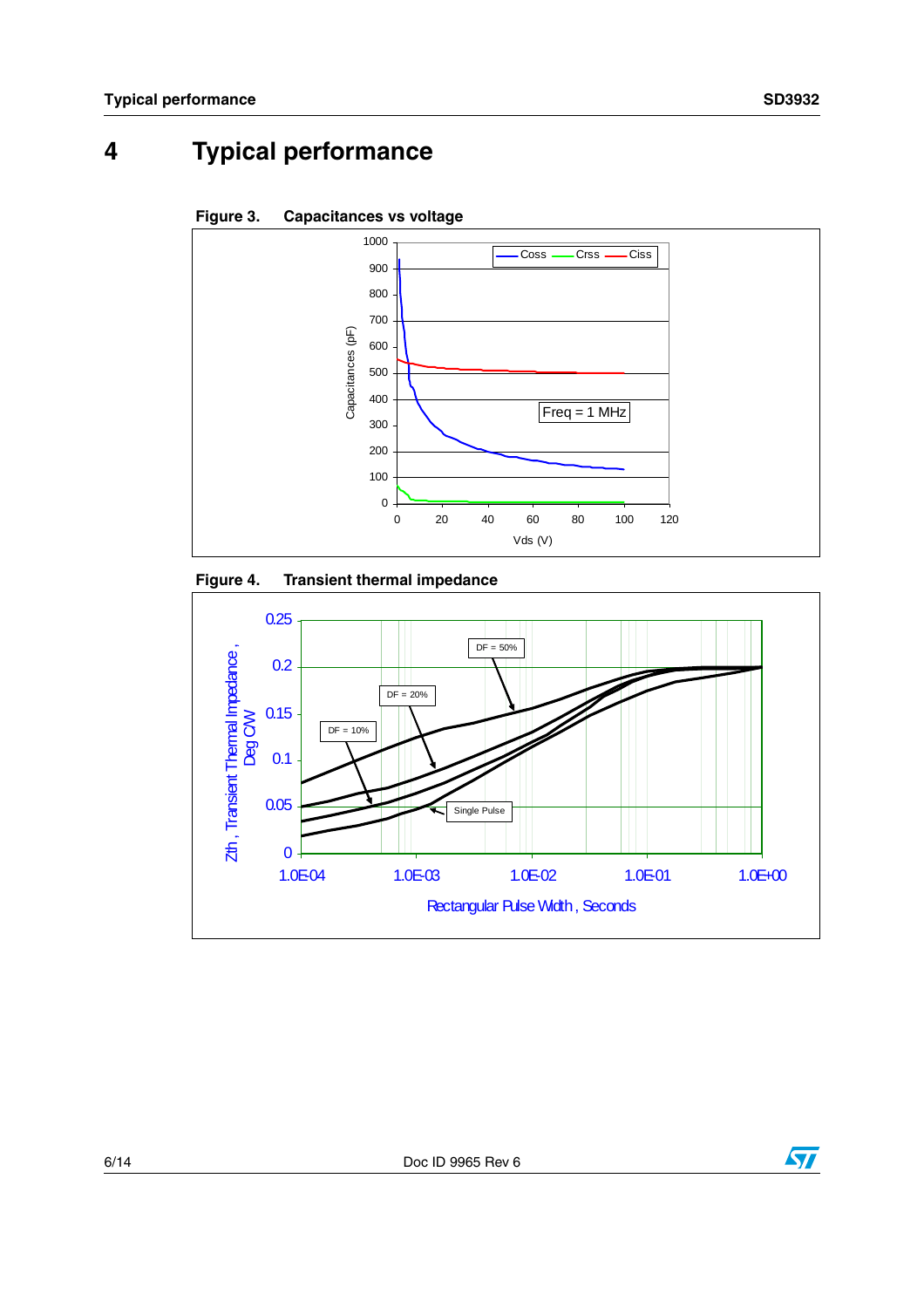

Figure 5. **Figure 5. Maximum safe operating area** 





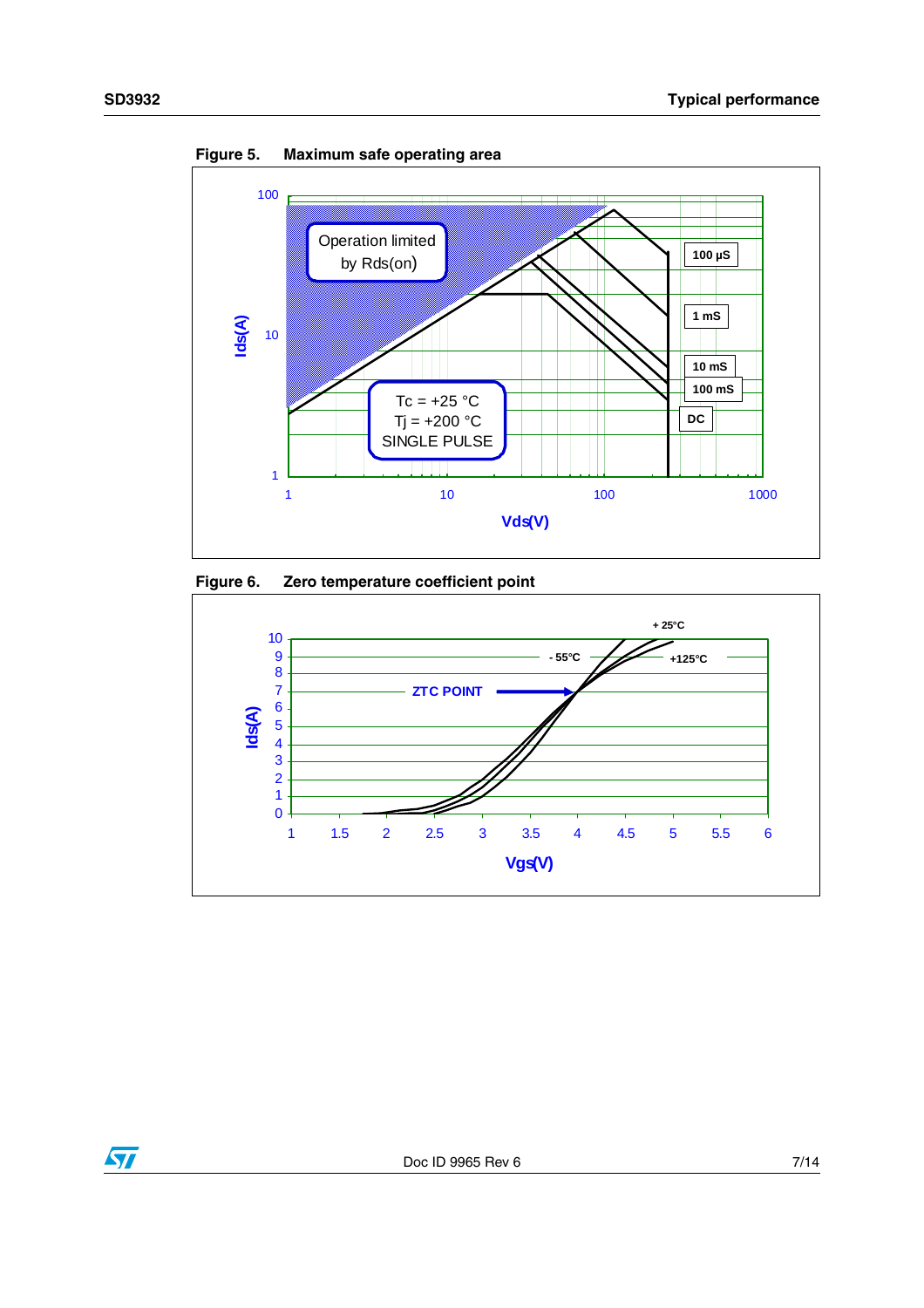<span id="page-7-0"></span>

<span id="page-7-2"></span> **Figure 9. Pout and efficiency vs pin power 1 msec - 10 %**

<span id="page-7-3"></span><span id="page-7-1"></span>



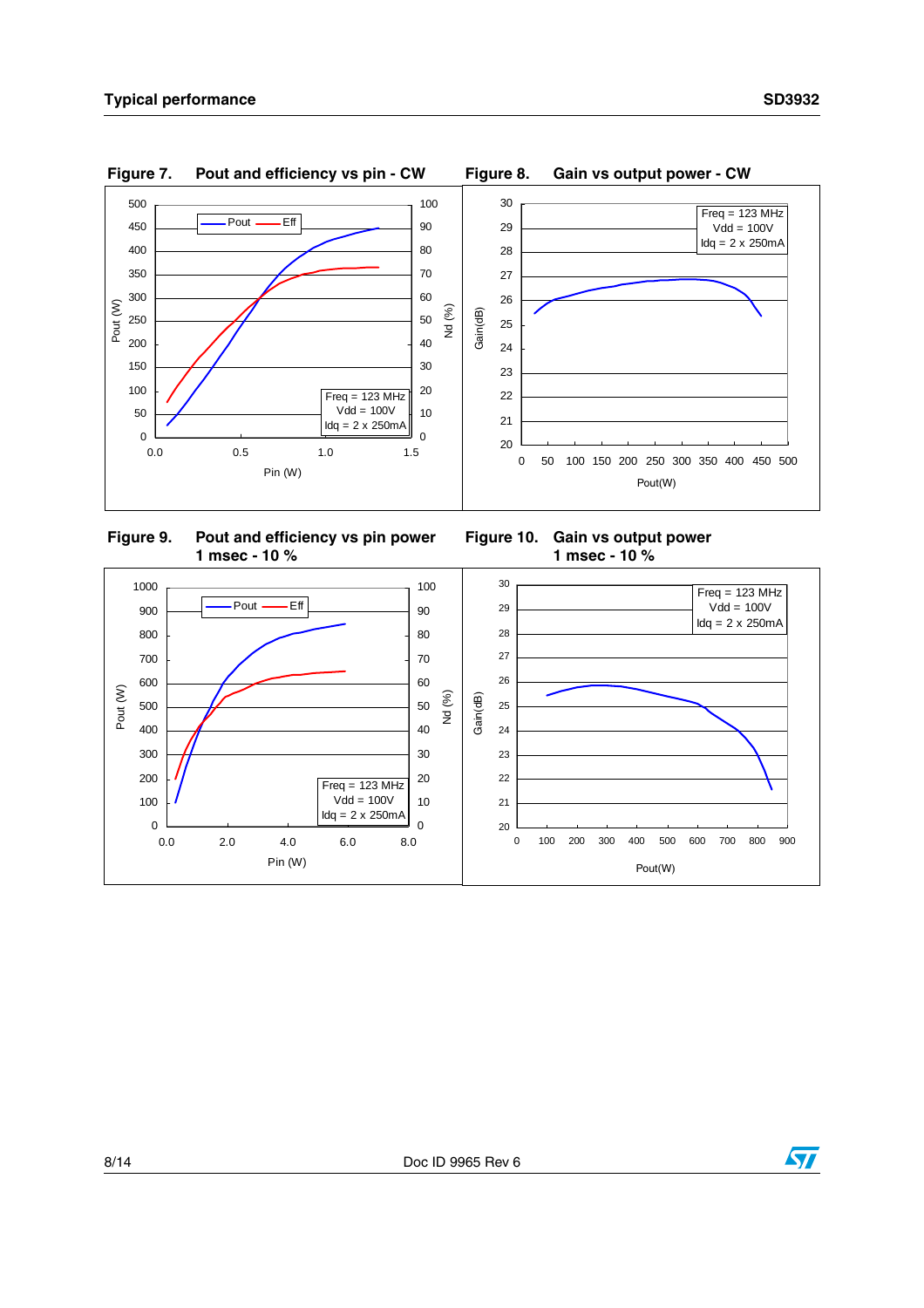## <span id="page-8-0"></span>**5 Test circuit**

#### **Figure 11. Test circuit**



#### **Table 7. Bill of materials**

| Component       | <b>Description</b>                                         |
|-----------------|------------------------------------------------------------|
| C <sub>1</sub>  | 120 pF ATC 100B chip capacitor                             |
| C <sub>2</sub>  | 1-20 pF Johanson variable capacitor                        |
| C <sub>3</sub>  | 51 pF ATC 100B chip capacitor                              |
| C4, C5          | 750 pF ATC 700B chip capacitor                             |
| C <sub>6</sub>  | 43 pF ATC 100B chip capacitor                              |
| C7              | 20 pF ATC 100B chip capacitor                              |
| C <sub>8</sub>  | 1000 pF ATC 100C chip capacitor                            |
| C <sub>9</sub>  | 43 pF ATC 100B chip capacitor                              |
| C10             | 2200 pF ATC 100C chip capacitor                            |
| C <sub>11</sub> | 1200 pF ATC 100C chip capacitor                            |
| R1, R2          | 1 k $\Omega$ 1/4 watt chip resistor                        |
| R3, R4          | 1 k $\Omega$ 1/2 watt axial lead resistor                  |
| L1              | 3 turns, 16 ga magnet wire, Id 3/8", 95 nH                 |
| FB1, FB2        | Fair-rite # 2743019447                                     |
| <b>B1</b>       | 20 ga teflon coated wire thru copper tube OD 1/8"x 1.3"    |
| T1              | 20 ga teflon coated wire thru 4 copper tubes OD 1/8"x 1.5" |
| TL <sub>1</sub> | 0.135" x 0.155" microstrip                                 |
| <b>TL2, TL3</b> | 0.420" x 0.350" microstrip                                 |

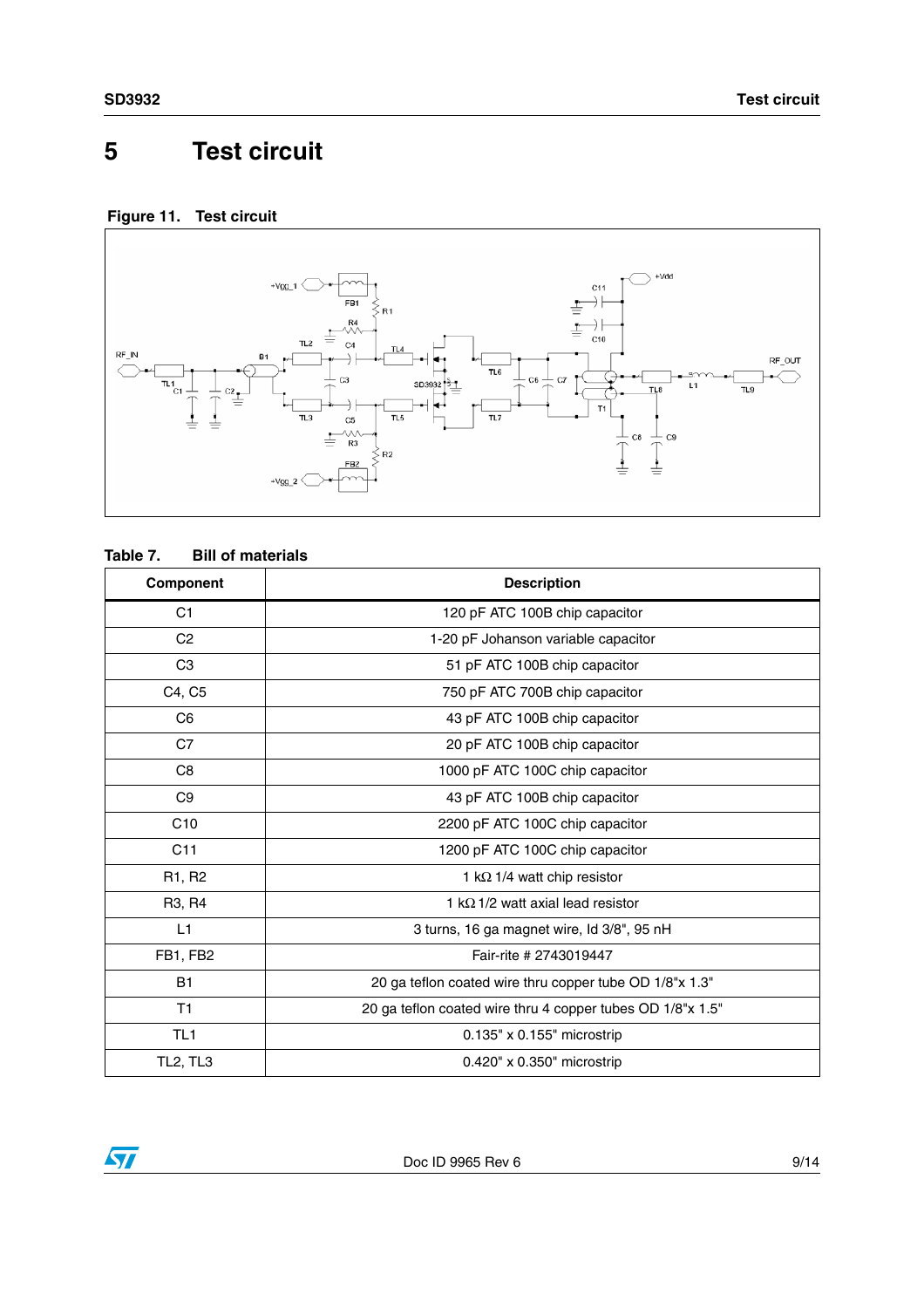| 1491V L.        | $1.11$ $1.1141$ $1.111$ $1.111$ $1.111$ $1.111$ $1.111$ |
|-----------------|---------------------------------------------------------|
| Component       | <b>Description</b>                                      |
| <b>TL4, TL5</b> | 0.220" x 0.350" microstrip                              |
| <b>TL6, TL7</b> | $0.350" \times 0.660"$ microstrip                       |
| TL8             | 0.225" x 0.200" microstrip                              |
| TL9             | 0.175" x 0.250" microstrip                              |
| Board           | 0.062" FR-4                                             |

#### **Table 7. Bill of materials (continued)**

## <span id="page-9-0"></span>**6 Circuit layout**

**Figure 12. Circuit layout photo**



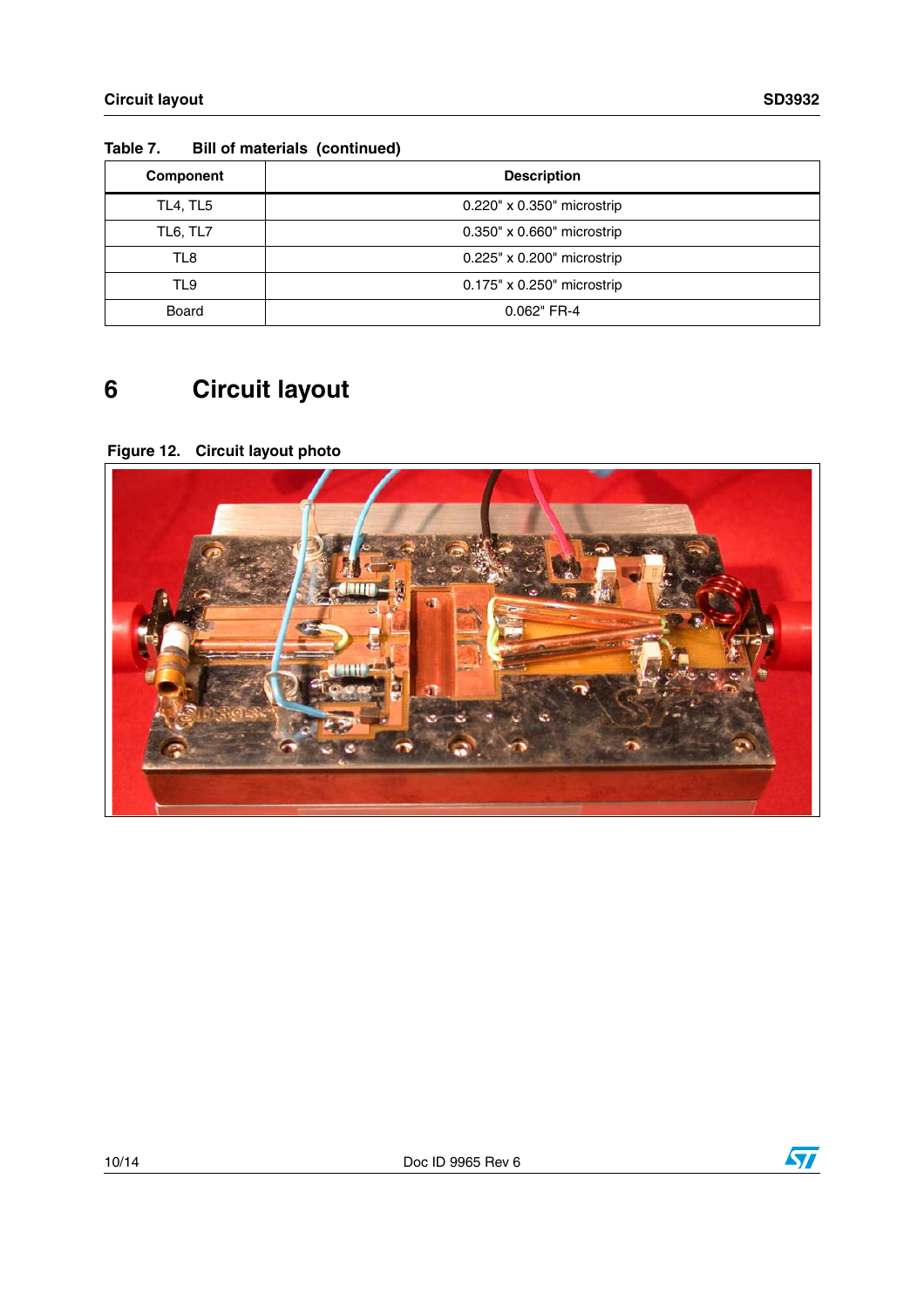### <span id="page-10-0"></span>**7 Package mechanical data**

In order to meet environmental requirements, ST offers these devices in different grades of ECOPACK® packages, depending on their level of environmental compliance. ECOPACK® specifications, grade definitions and product status are available at: www.st.com. ECOPACK is an ST trademark.

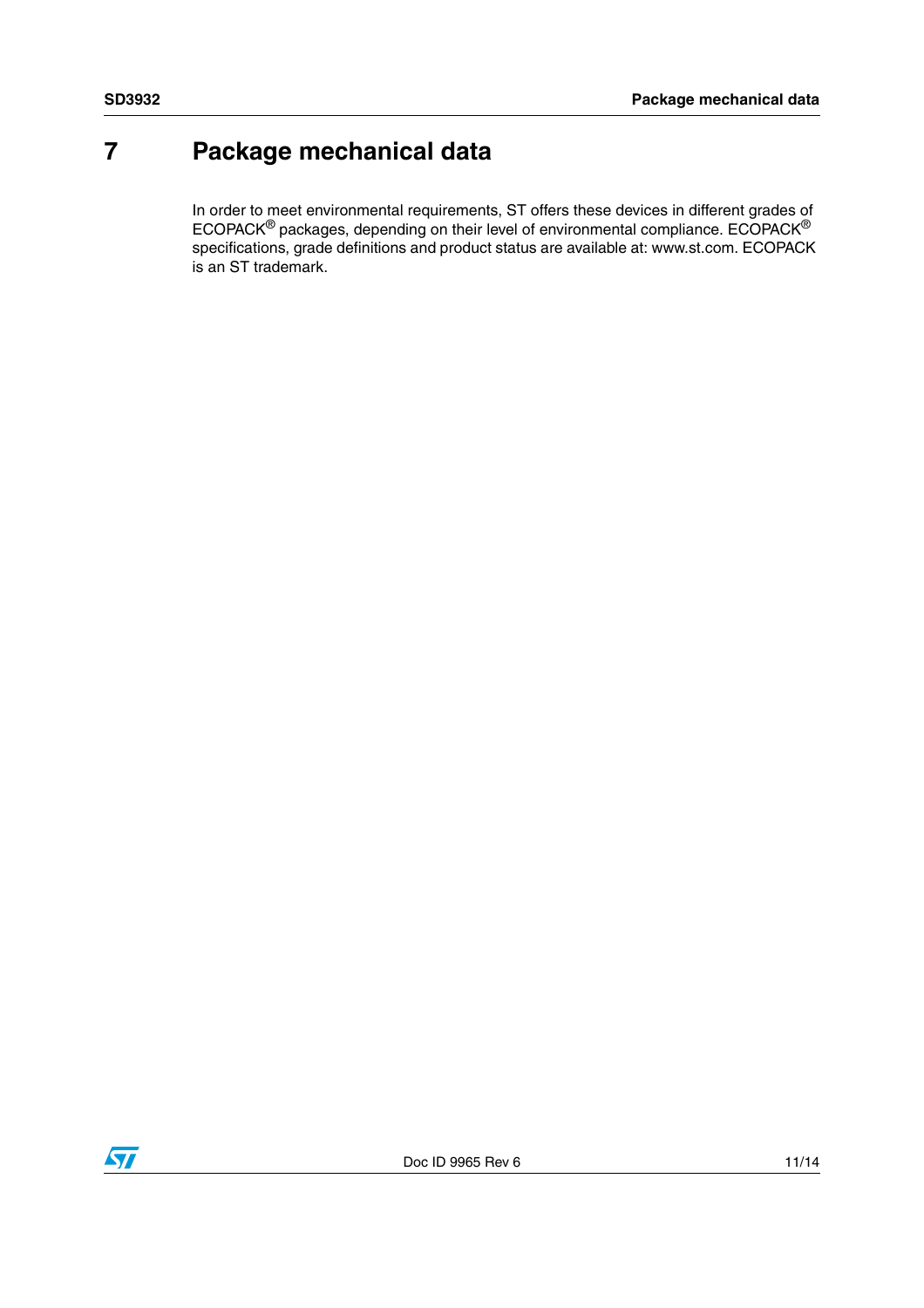| Dim.         |       | mm.        | Inch  |       |            |            |
|--------------|-------|------------|-------|-------|------------|------------|
|              | Min   | <b>Typ</b> | Max   | Min   | <b>Typ</b> | <b>Max</b> |
| A            | 5.59  |            | 5.84  | 0.220 |            | 0.230      |
| B            |       | 5.08       |       |       | 0.200      |            |
| C            | 3.02  |            | 3.28  | 0.119 |            | 0.129      |
| D            | 9.65  |            | 9.91  | 0.380 |            | 0.390      |
| Е            | 19.81 |            | 20.82 | 0.780 |            | 0.820      |
| F            | 10.92 |            | 11.18 | 0.430 |            | 0.440      |
| G            |       | 27.94      |       |       | 1.100      |            |
| H            | 33.91 |            | 34.16 | 1.335 |            | 1.345      |
| $\mathsf{I}$ | 0.10  |            | 0.15  | 0.004 |            | 0.006      |
| J            | 1.52  |            | 1.78  | 0.060 |            | 0.070      |
| Κ            | 2.59  |            | 2.84  | 0.102 |            | 0.112      |
| L            | 4.83  |            | 5.84  | 0.190 |            | 0.230      |
| М            | 10.03 |            | 10.34 | 0.395 |            | 0.407      |
| Ν            | 21.59 |            | 22.10 | 0.850 |            | 0.870      |

Table 8. **Table 8. M244 (.400 x .860 4/L BAL N/HERM W/FLG) mechanical data**

**Figure 13. Package dimensions**

l.

Controlling Dimension: Inches 1020876B

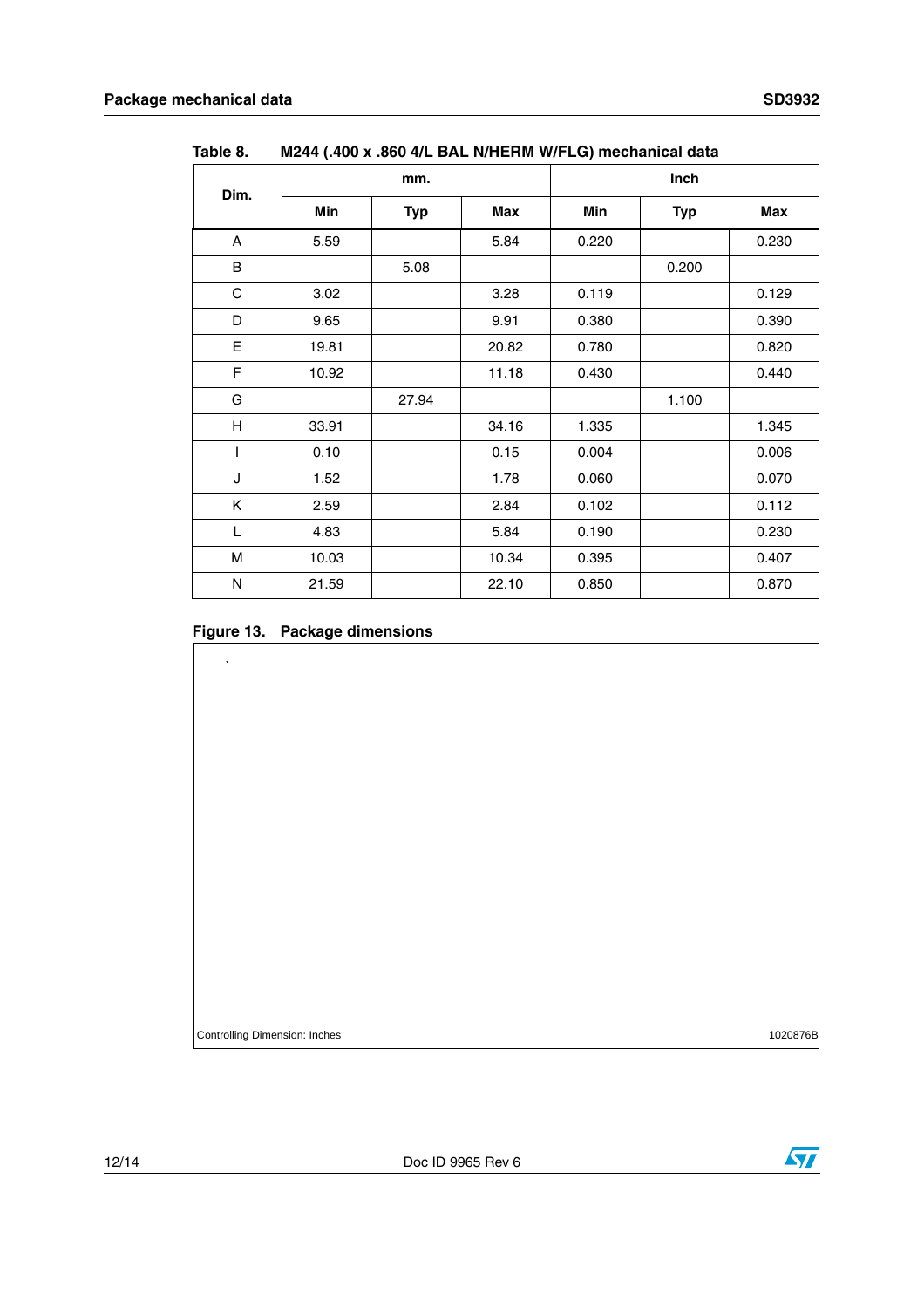## <span id="page-12-0"></span>**8 Revision history**

| Table 9. | <b>Document revision history</b> |  |
|----------|----------------------------------|--|
|          |                                  |  |

| Date        | <b>Revision</b> | <b>Changes</b>                                                                                                                    |
|-------------|-----------------|-----------------------------------------------------------------------------------------------------------------------------------|
| 09-Sep-2003 |                 | First release                                                                                                                     |
| 03-Jul-2007 | 2               | Specification upgrade                                                                                                             |
| 07-Aug-2007 | 3               | Updated: Cover page, Figure 7, 8, 9, 10 on page 8                                                                                 |
| 31-Oct-2007 | 4               | Updated: Table 4: Static (per side) on page 4<br>Added Section 5: Test circuit on page 9, Section 6: Circuit layout on<br>page 10 |
| 16-Oct-2008 | 5               | Updated: Table 4: Static (per side) on page 4                                                                                     |
| 07-Sep-2010 | 6               | Updated features on cover page.                                                                                                   |